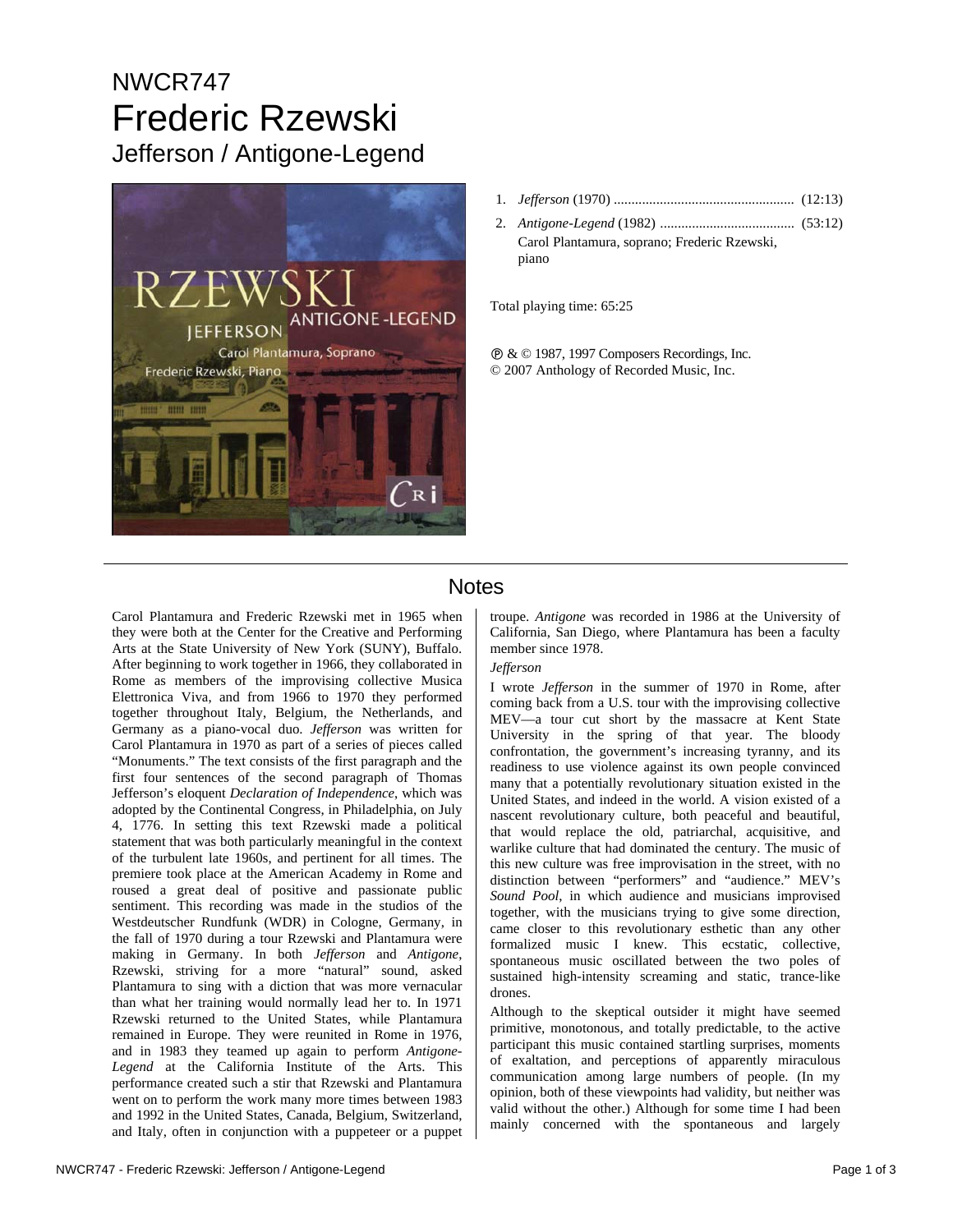improvised music of MEV, I felt the need to return to the discipline of writing as well. I also desperately needed to earn some money. The prospect of some vocal recitals with Carol Plantamura provided the impetus for the composition of *Jefferson*. I wanted to write a series of vocal pieces based on three texts that had special meaning for me, but I only completed two (the other was based on Freud's *Civilization and its Discontents*).

In the case of *Jefferson* I chose the opening sentences of the *Declaration of Independence*, a text I had read in school but hadn't paid much attention to since. Suddenly it seemed relevant. It spoke of the legitimacy of revolution: "Whenever any form of government becomes destructive of these ends, it is the right of the people to alter or abolish it." Its lofty rhetoric was clearly the source of much of the current political jargon, and in fact provided a cloak of respectability for the antiwar movement.

Governments, according to the *Declaration*, are not to be overthrown for "light and transient causes"; on the contrary: "all experience hath shown, that mankind are more disposed to suffer, while evils are sufferable, than to right themselves by abolishing the forms to which they are accustomed." Just as the French and English revolutions wore the Roman toga or spoke the language of the Bible, the revolution of today could invoke the words of the Founding Fathers. The more I read and reread the text, the more it seemed to me like a lofty *cantus firmus* that could overlay one of the quieter sections of a MEV "Sound Pool." Long notes in the voice part evoked the tribal chanting characteristic of these spontaneous gatherings.

The hypnotic repetitions in the piano part are a kind of sublimated condensation of the things I was doing in MEV improvisations. At the same time, a rigorous structuralism in the writing techniques seemed necessary, both to provide a rational counterweight to the otherwise unrestrained freedom of the chant, and to reflect the sober and careful construction of the text. The basic technique, which I first used in a piece called *Les Moutons de Panurge*, I called "squaring"—a melodic sequence is gradually built up by adding a note at a time, and then washed away, in a slow, giant wave, by subtracting notes from the completed pattern. We performed *Jefferson* in a number of venues, and made a few radio recordings. The reception was generally less than enthusiastic. The tonal language was unacceptable in contemporary music circles, and in the milieu of the political left—in many ways equally orthodox—the piece was denounced as "capitalist realism." It was put in a drawer and was not performed at all for twenty-five years (partly also because of the extreme difficulty of the piano part). Looking at it again now, however, as the world shifts into the Age of Globalitarianism, I do not find it old or dated. Could it be, as some have suggested, that the time has come around again when it may become necessary to call, with music as well as words, for "a new social contract on a planetary scale"?<sup>[1](#page-2-0)</sup>

#### —*Frederic Rzewski*, 1997

Bertholt Brecht's "Antigone-Legend" is a 189-line poem in dactylic hexameter, written in a kind of pseudo-archaic German, which Brecht drafted at the time of his return to Europe in December 1947, simultaneously with his adaptation for the stage of Hölderlin's translation of the *Antigone* of Sophocles. The "bridge verses," in which the dramatic action of the play is condensed in narrative form, as if in a sort of folk-epic, were secondarily intended as an exercise for another long-standing project (never realized): a version in verse of the *Communist Manifesto*. But their principal function was another, practical one, directly related to the play's first performance in Chur, Switzerland: during the rehearsals, the lines from the "Legend" corresponding to the scene about to be played were read by the stage manager to each actor before his/her entrance. The purpose of this operation was, in Brecht's words, to "subordinate the spectacle of the story" (Preface to the *Antigone-modell*). One of Brecht's main objectives in adapting the Sophocles/Hölderlin text was to bring the "highly realistic folk-legend" out of the "ideological fog" that surrounded it (*Diaries*, December 16, 1947). The use of the "Legend" as a transitional text to be recited backstage between scenes was supposed to prevent the "transformation of the actor into the character": the actor's main function was to "point" out, to show what was going on (Preface to the *Antigone-modell*).

In my setting of Brecht's poem I have tried to remain faithful to his basic conception: Firstly: The piece should be performed, if possible, not as pure concert music, but rather as an accompaniment to a visual representation of the play's action. Secondly: I have tried with various musical means to reinforce the "folk-realism" of Brecht's treatment. The pseudo-ancient flavor of the German is largely absent from Judith Malina's translation, which is written in more or less idiomatic English; in exchange, however, it adheres with remarkable fidelity both to the sense and to the meter of the original, and in some case I feel it is better suited to the music than Brecht's text itself. I wrote the *Antigone-Legend* between April and November 1982, at a time when on the world stage another tragic story was played out, of a country that had forgotten the wisdom that could have been learned from earlier tragedies: "That's right. That's how it is. Anyone who uses violence against his enemy / Will turn and use violence against his own people" (*Antigone*, vv. 433–434, translation Malina). As I worked every day on my piece, I often had the uncanny feeling that I was not dealing with material from the past, but on the contrary with a continuing story that from day to day approached its fateful end. This was not exactly a pleasant sensation, but perhaps therein lies a clue to why such a tale continues to speak to us today after thousands of years. My piece is respectfully dedicated to Roswitha Trexler, the East German singer-actress.

—*Frederic Rzewski*, 1982

**Frederic Rzewski** (*b* Westfield, MA, 13 April 1938) studied music at first with Charles Mackey in Springfield, Massachusetts, and subsequently with Walter Piston, Roger Sessions, and Milton Babbitt at Harvard and Princeton universities. In 1960 he was awarded a Fulbright Fellowship to go to Italy, where he studied with Luigi Dallapiccola and met Severino Gazzelloni, with whom he performed in a number of concerts, thus beginning a career as a performer of new piano music. Rzewski's early friendships with Christian Wolff and David Behrman, and (through Wolff) his acquaintance with John Cage and David Tudor strongly influenced his development both as a composer and as a performer. In Rome in the mid-sixties, together with Alvin Curran and Richard Teitelbaum, he formed the group MEV (Musica Elettronica Viva), which quickly became known for its pioneering work in live electronics and improvisation. Bringing together both classical and jazz avant-gardists (like Steve Lacy and Anthony Braxton), MEV developed an esthetic of music as a spontaneous collective process, an esthetic that was shared with other experimental groups of the same period (e.g., the Living Theatre and the Scratch Orchestra). The experience of MEV can be felt in Rzewski's compositions of the late sixties and early seventies, which combine elements derived equally from the worlds of written